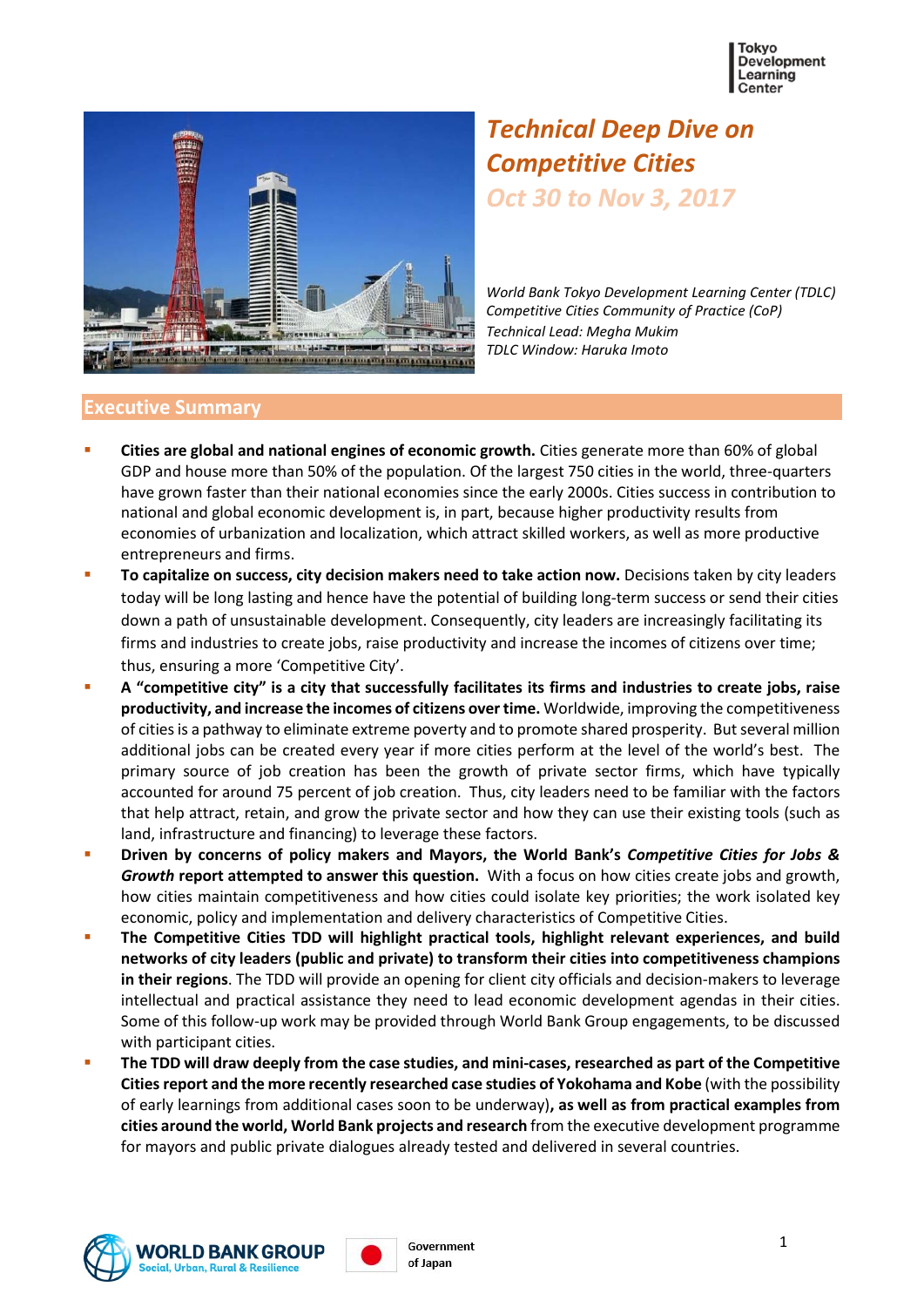The following learnings will be particularly relevant to the TDD's format and content:

- *#1. Competitiveness needs to be market-driven*. Policy makers, and those that assist them, often develop strategies that are de-linked to an understanding of market demands. The capability for data and analytics is crucial to an understanding of comparative and competitive advantages, which are key for cities in designing strategies for competitiveness.
- *#2. Cities balance increasing responsibilities and competing demands, with limited financial and human resources*. City leaders often underrate their ability to influence local economic development, and struggle to identify and use tools they already possess to leverage economic development.
- *#3. Building coalitions between public and private sector is central to developing and implementing strategies***.** Limited interaction between public and private stakeholders is linked to lack of trust. Intensive trainings can help identify change agents, and set the pace for future coalitions for growth.
- *#4. People learn best by doing*. Participants in technical trainings learn better by working through problems that resemble closely their own challenges. Interactive and practical problem-solving sessions work best to impact and retain knowledge.
- *#5. Peers speak the same language*. City leaders rally effortlessly around common problems. Changes in approaches and behaviours are better accomplished through peer-to-peer interactions, usually around common challenges – technical, political, institutional.

#### **Context and Challenges**

**Cities are global and national engines of economic growth.** Cities generate more than 60% of global GDP and house more than 50% of the population. Of the largest 750 cities in the world, three-quarters have grown faster than their national economies since the early 2000s. Cities success in contribution to national and global economic development is, in part, because higher productivity results from economies of urbanization and localization, which attract skilled workers, as well as more productive entrepreneurs and firms.

Competitive cities have several common traits, as identified in the **Competitive Cities: A Local Solution to a Global Lack of Growth and Jobs (World Bank, 2015)**. Using data from 2005 to 2012, the report found the following shared characteristics:

- *1.* Accelerated economic growth: The top 10 percent of cities achieved 13.5 percent annual GDP per capita growth, compared with 4.7 percent in an average city;
- *2.* Outstanding job growth: The top 10 percent of cities achieved 9.2 percent annual job growth, while the remaining 90 percent only achieved 1.9 percent.
- *3.* Increased incomes and productivity: The top 10 percent of cities increased the average disposable income of their households by 9.8 percent annually.
- *4.* Magnets for FDI: The top 5 percent of cities obtained as much FDI as the bottom 95 percent of cities combined.

The report looked at several factors, including the economic structure of cities and the types of policies used to spur growth. The report identified the importance of public private coalitions in identifying strategic direction for city economic development and then the following policy levers that national and local government could access in driving competitiveness:



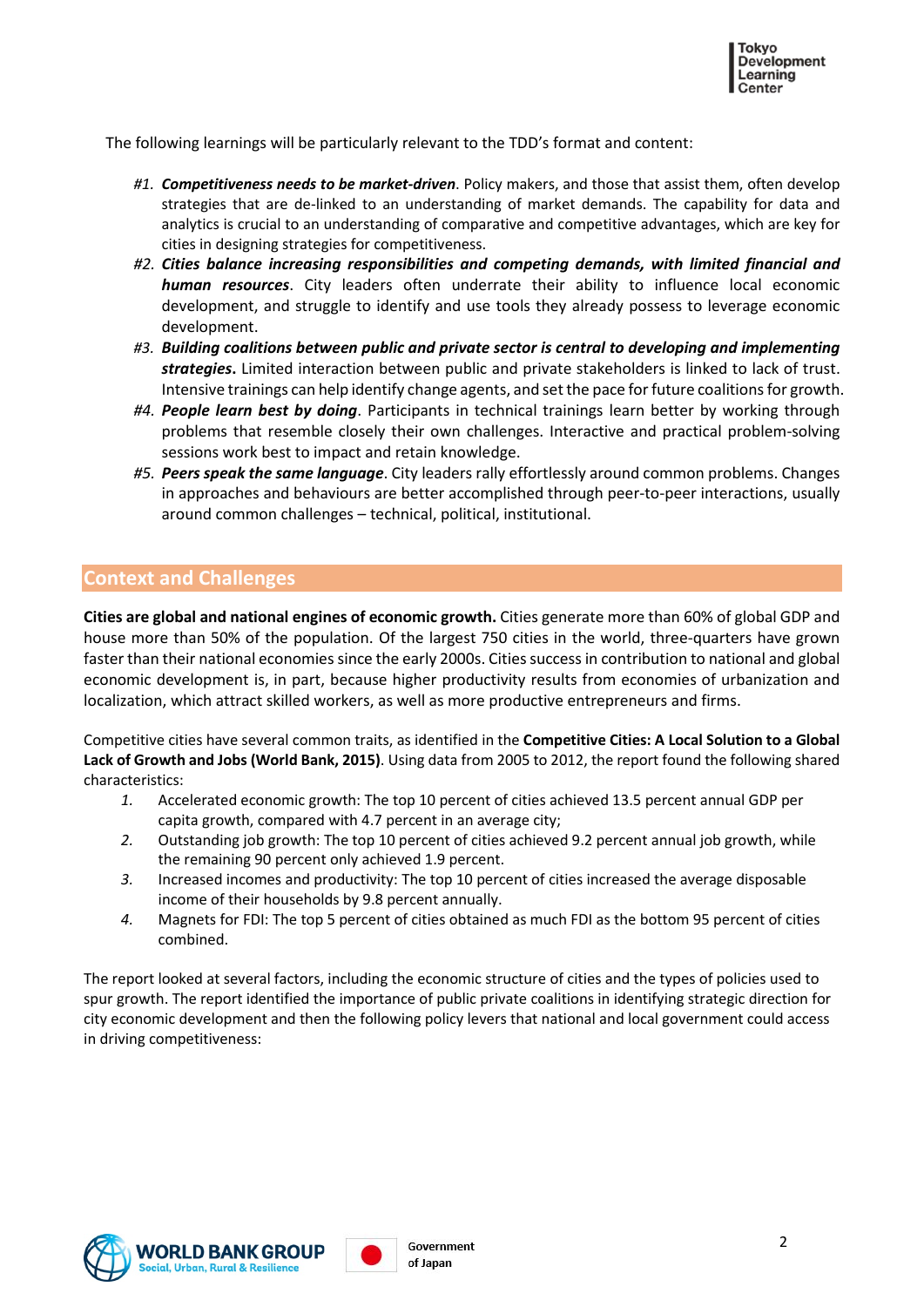



**The case studies carried out in Kobe and Yokohama validated these findings,** further emphasising the importance of (1) Building coalitions with communities and private sector is key, (2) Early investments in institutions and infrastructure lay the foundations for enterprise support and innovation policies, and (3) Creating and building consensus on long-term win-win situations are essential for building a good relationship between the public, private, and academia with equally divided responsibilities.

**Yokohama and Kobe are an exceptional source of learning.** They have recovered from disaster, dealt with population influx, industrialized at a rapid pace, responded to environmental challenge, reached the technological frontier, and undergone a housing bubble and its collapse.

#### **How did they do it?**

- *First, their most successful actions had many rationales* not just the vision of one leader or a small circle of advisors. Selection was based on multiple good reasons, rather than trying to find some single, supposedly definitive rationale.
- *Second, they responded to restrictions on their autonomy by systematically finding ways to expand it.* They did so by finding new uses for old instruments, or instruments designed for others. Kobe repurposed a law meant for Tokyo; Yokohama turned outwards 'administrative guidance' meant for internal regulation. They also sought, found and recruited allies that could expand their capacity.
- *Third, both cities carefully and patiently built institutional capabilities* such as the ability to execute the basic tasks of projects (whether procurement, hiring, asset disposal), the ability to iterate and accumulate knowledge, and the ability to pay close attention to coordination, not as a tired cliché, but as a primary task of leadership. Kobe created a complex web of institutions to build its life sciences cluster. Yokohama established a coordinating department to oversee the six big projects.

#### **Challenge**

**Job creation in cities is at the forefront of the economic development challenge globally**. Many developing countries are experiencing a demographic and spatial transition, with millions of new entrants to the labor market. Creating job opportunities in urban areas—quickly—is essential if countries are to take advantage of their "demographic dividend" and thus avoid a social disaster created by unemployment and inequality. Cities need jobs and opportunities for their citizens and the means to generate tax revenues to fund projects that meet their populations' growing demand for basic services.

**Even for cities enjoying positive economic trajectories, there are pitfalls along the way**. Urbanization does not automatically breed economic success. Cities whose leaders do not continuously reassess their approach to growth can lose their momentum. Well-known examples in developed countries such as the United States include Detroit, Michigan, and Cleveland, Ohio, and such cities in low- or middle-income countries also need to rekindle growth. Of the 750 cities studied in the Competitive Cities report, one-third experienced per capita GDP growth rates of less than 2 percent annually from 2000 to 2012 (such as Valparaiso in Chile, Bloemfontein in South Africa, and Kuching in Malaysia). Conversely, city leaders who realistically reassess their economic opportunities and act to implement strategic initiatives can execute successful turnarounds, even from an apparently dire situation. Good examples are provided by cities like Bilbao in Spain and Pittsburgh, Pennsylvania, and Oklahoma City, Oklahoma, in the United States.



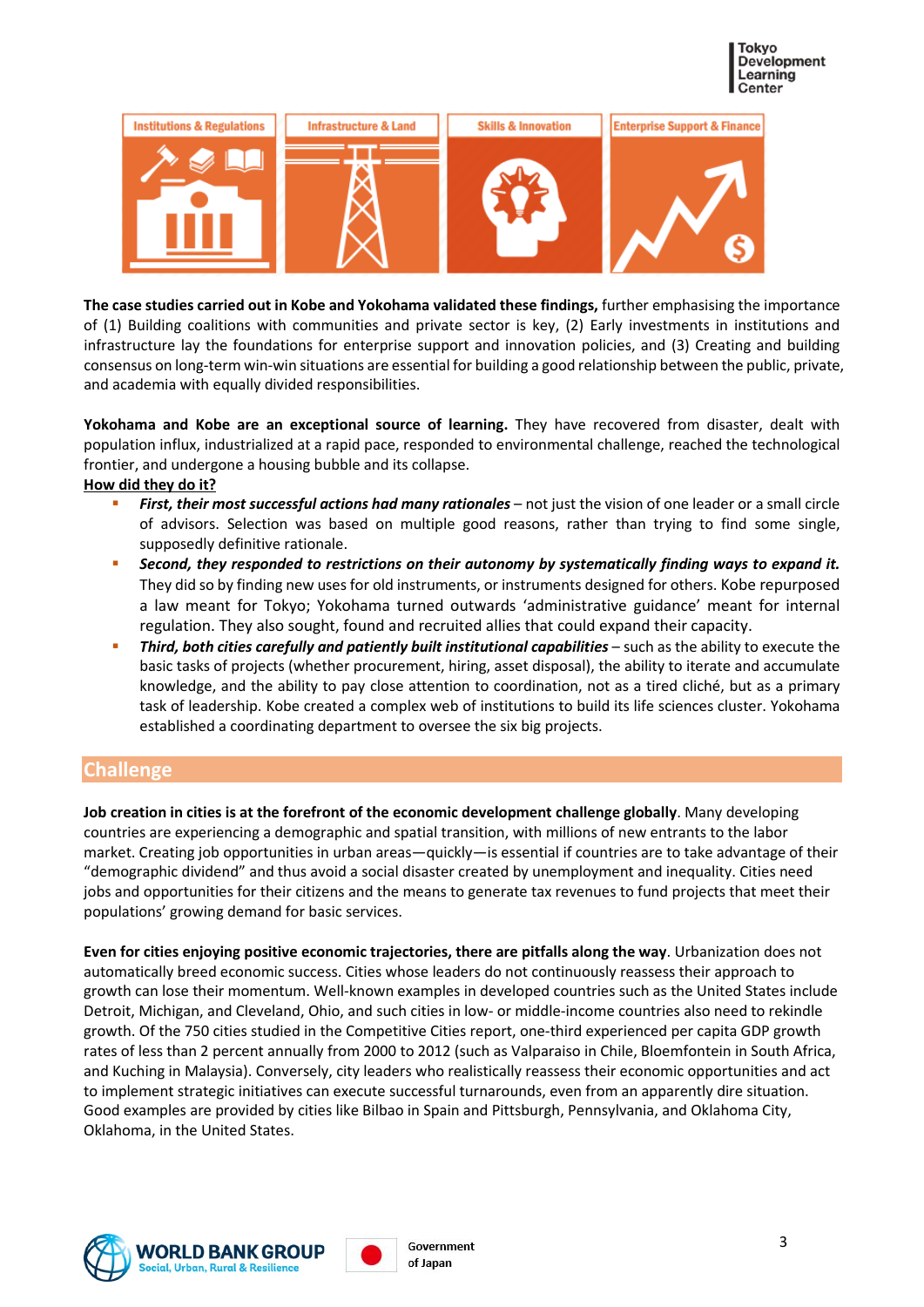

**Cities are grappling with issues relating to their institutional remit and capabilities to drive local economic development**. City leaders realize that their task is no longer limited to providing efficient services to their citizens: It now also includes positioning their cities to support the creation of jobs including positioning local firms to compete in a national and even global marketplace. An economic development strategy alone is insufficient. Implementation mechanisms and delivery systems are equally (and perhaps more) important to achieving the desired results; and leveraging existing tools are key in this regard.

#### **Organizer and Partners**

The conference will be organized under the auspices of the TDLC program, a partnership of the Government of Japan and the World Bank. TDLC supports and facilitates strategic WBG and client country collaboration with select Japanese cities, agencies and partners for joint research, knowledge exchange, capacity building and other activities that develop opportunities to link Japanese and global expertise with specific project-level engagements in developing countries to maximize development impact. The program is global in reach and thematically focused on urban planning, urban service provision, urban management, social development, land and territorial policy and municipal finance.

The TDD will be developed jointly with GPs SURR and T&C, led by the Competitive Cities KSB. In delivery of the TDD, TDLC expects to collaborate with and draw on expertise of many of the following development agencies, think tanks and organizations:

- Yokohama City
- Kobe City
- **Kobe Bio Innovation Cluster (KBIC)**
- **Mori Building**
- Mori Foundation



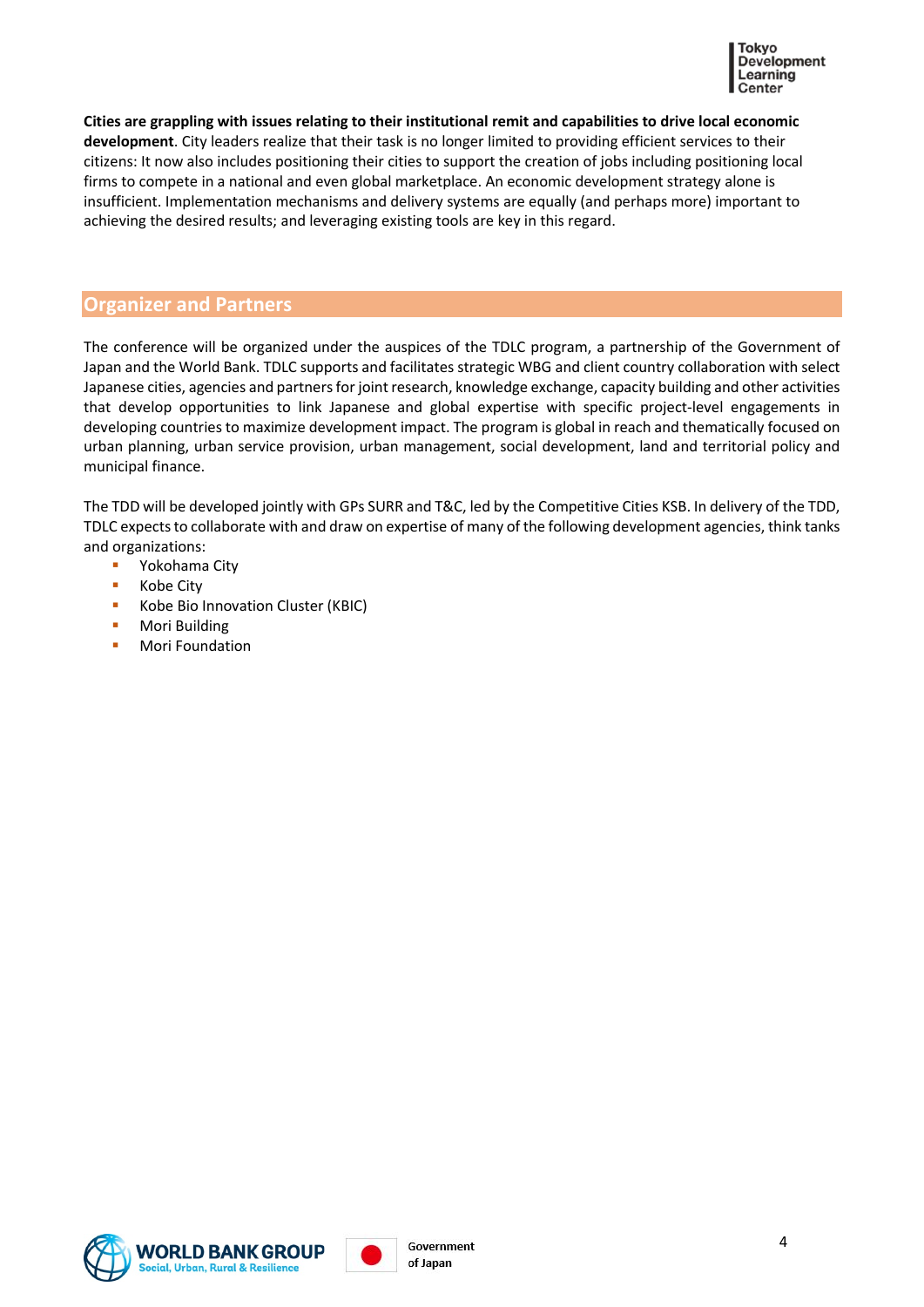#### **Format**

Technical Deep Dives (TDDs) integrate workshops, site visits, peer-peer knowledge sharing and action panning to support World Bank clients in specific topics. TDDs facilitate knowledge sharing and provide ongoing support to connect clients with technical experts and best practices in close collaboration with the World Bank's Communities of Practice (COP)/Knowledge Silo-Breaker (KSB)

Delegates to the Technical Deep Dives benefit from:

- Cutting-edge policy thinking and technical knowledge delivered through engaging learning sessions;
- Increased capacity to assess policy and regulatory frameworks across several sectors;
- **Peer learning and networking through experience exchange sessions;**
- **Experimental knowledge exchanges through site visits;**
- Opportunity to engage directly with Japanese municipalities, ministries, transit agencies, private sector and academia, to learn innovative solutions and to identify areas of further collaboration and knowledge exchange;
- **Access to follow-up operational support to assist in the successful application of knowledge gained** through the TDD, provided through TDLC's operational support component.

### **Budget**

The organizers will cover the following expenses (following World Bank policies):

- Airfares, hotel and actual expenses for all participants not based in Japan
- Simultaneous translation services (to/from English-Japanese)
- **•** Venue for training, including required technology facilities
- Local Transportation
- **Meals**

| <b>Agenda (Summary)</b> |                                                                                                                             |               |  |
|-------------------------|-----------------------------------------------------------------------------------------------------------------------------|---------------|--|
| Dates                   | <i><b>Overview</b></i>                                                                                                      | Accommodation |  |
| DO: Sunday              | Arrival at Tokyo (NRT/HND)                                                                                                  | Tokyo         |  |
| D1: Monday              | Setting the context and framing competitive cities: A sense of<br>urgency: Understanding the city competitiveness challenge | Tokyo         |  |
| D2: Tuesday             | Live through the implementation, how to get things done<br><b>Lessons from Yokohama</b>                                     | Tokvo         |  |
| D3: Wednesday           | Experience what city can provide and plan<br><b>Lessons from Kobe</b>                                                       | Kobe          |  |
| D4: Thursday            | Experience what a competitive city is and understand its tools                                                              | Kobe          |  |
| D5: Friday              | Action Planning - What is next for my city?                                                                                 | Tokyo         |  |
| D6: Saturday            | Departure from Tokyo (NRT/HND)                                                                                              | Tokvo         |  |



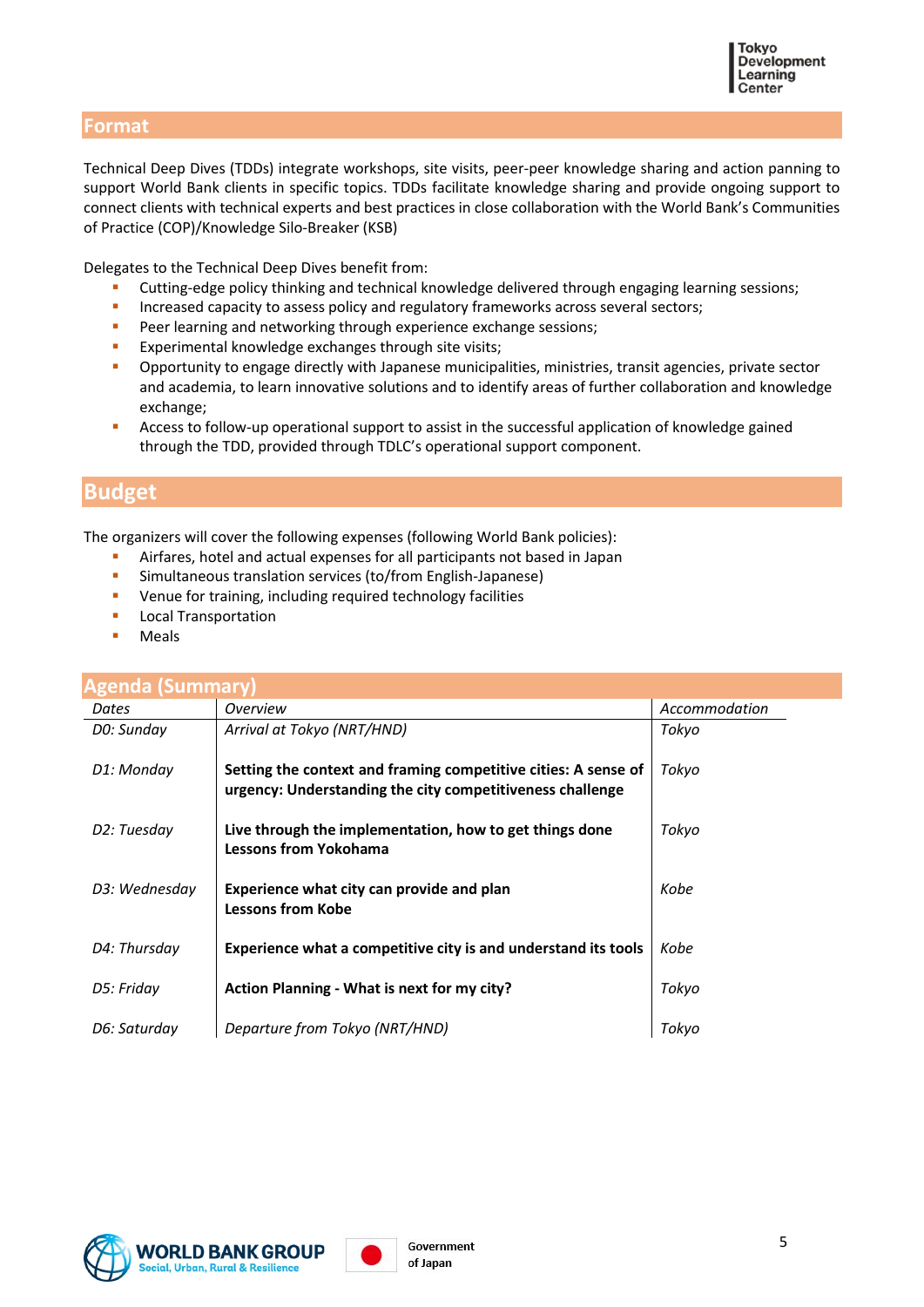### **Detailed Draft Agenda**

### Detailed draft Agenda for Day 1 (In Tokyo)

# **Objective: Understand that the rules have changed (cities are engines of growth) and identify what can be learnt from Japan.**

| <b>Time</b>     | Module/activity                                                                                                                                                                                                                                                      | Delivery + Intended Key Insights                                                                                                                                                                                                                                                                                                                                                                                                                                                                                                |
|-----------------|----------------------------------------------------------------------------------------------------------------------------------------------------------------------------------------------------------------------------------------------------------------------|---------------------------------------------------------------------------------------------------------------------------------------------------------------------------------------------------------------------------------------------------------------------------------------------------------------------------------------------------------------------------------------------------------------------------------------------------------------------------------------------------------------------------------|
| 08:30 - 09:00   | <b>Breakfast at TDLC</b>                                                                                                                                                                                                                                             |                                                                                                                                                                                                                                                                                                                                                                                                                                                                                                                                 |
|                 | Welcome<br>Overview: Importance of competitive<br>cities for sustainable development                                                                                                                                                                                 | Overall facilitator: Dan Levine<br>Sameh Wahba                                                                                                                                                                                                                                                                                                                                                                                                                                                                                  |
| $09:00 - 09:20$ | Icebreakers                                                                                                                                                                                                                                                          | Facilitator: Haruka Imoto                                                                                                                                                                                                                                                                                                                                                                                                                                                                                                       |
| 09:20-10:20     | Global trends in modern city<br>competitiveness                                                                                                                                                                                                                      | Presenter: Megha Mukim                                                                                                                                                                                                                                                                                                                                                                                                                                                                                                          |
| 10:20-10:30     | Coffee                                                                                                                                                                                                                                                               |                                                                                                                                                                                                                                                                                                                                                                                                                                                                                                                                 |
| $10:30 - 11:00$ | What do competitive cities look like?                                                                                                                                                                                                                                | Facilitator: Erick Ramos Murillo: VR<br>experience of a Competitive City<br>(Bucaramanga)                                                                                                                                                                                                                                                                                                                                                                                                                                       |
| 11:00-12:30     | Shift and share<br>The challenges, opportunities and<br>lessons learned on Competitive Cities<br>by client countries<br>Representatives from first half of<br>client countries                                                                                       | Overall guidance from Phil Karp, Lead<br>Knowledge Management Officer, WBG and<br><b>TDLC</b>                                                                                                                                                                                                                                                                                                                                                                                                                                   |
| 12:30 - 14:30   | Lunch and quick tour to Tsukiji Fish<br>Market                                                                                                                                                                                                                       | Transportation : Chartered Bus<br>Guide: Tatsuo Arakawa, Deputy Director<br>General, Urban Renaissance Department,<br>Urban Renaissance Agency                                                                                                                                                                                                                                                                                                                                                                                  |
| 14:30 - 16:30   | What do competitive cities look like?<br>Meet the change makers<br>Understanding the Mayor's toolkit<br>• Leveraging Infrastructure and<br>Services<br>• Planning, Zoning and Land<br>• Supporting different economic<br>sectors - what kinds of incentives<br>work? | Format: Presentation and Interview<br>Facilitator: Dean Cira<br>Panelists: 1. Yoichiro Shimizu, Mori Building<br>and 2. Norio Yamato, Mori Foundation<br>Introduction<br>Part 1 - Understanding the city economy to<br>create vision and design policy.<br>Interactive Presentation by Dmitry Sivaev,<br>followed by open discussion and conclusion<br>Part $2$ – Choosing policy tools to change<br>vision into reality<br>Interactive Presentation by Mori Building<br>and Mori Foundation, open discussion and<br>conclusion |



6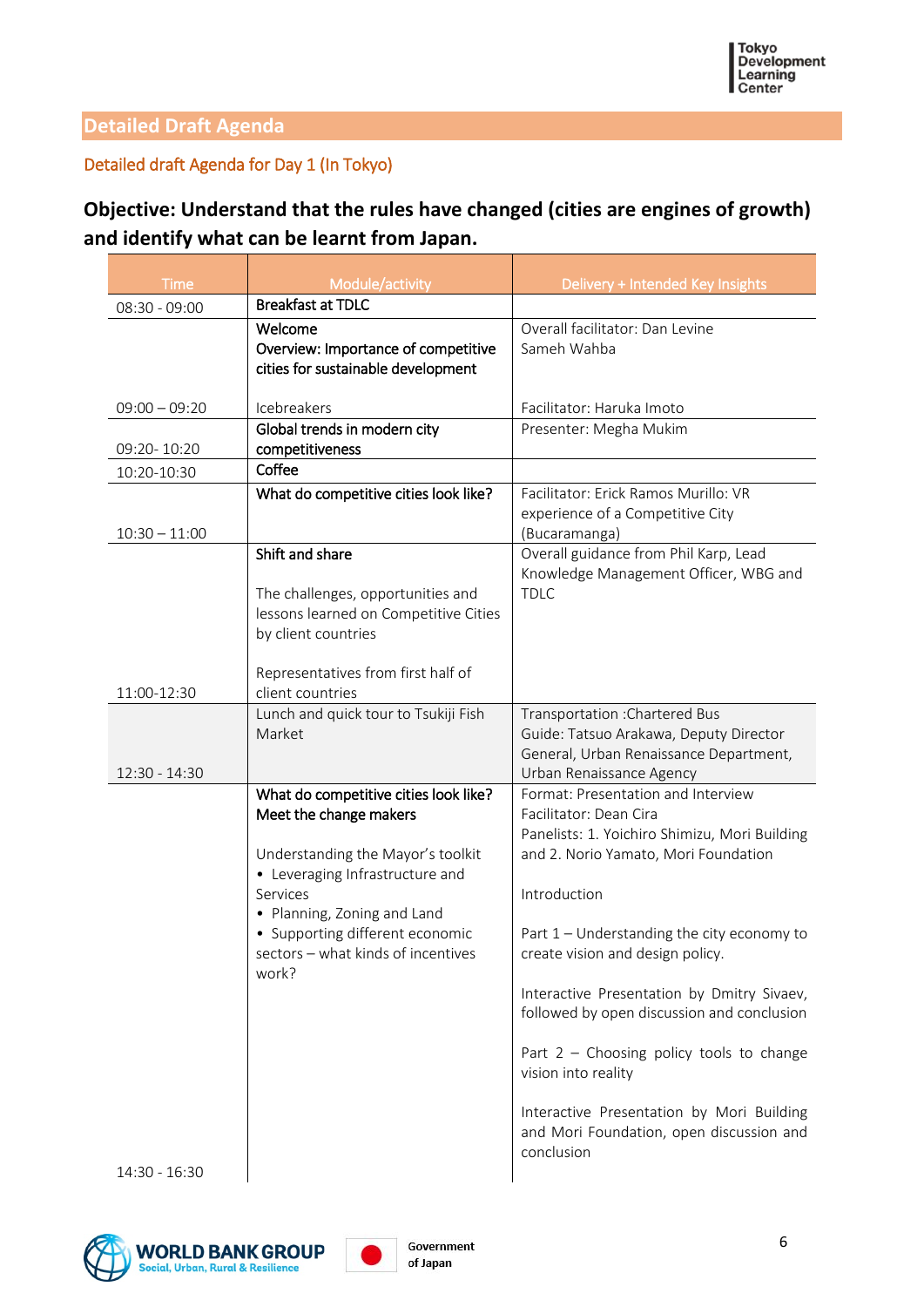

|                 | Coffee                                              |                                         |
|-----------------|-----------------------------------------------------|-----------------------------------------|
|                 | Partnering for growth - how to build<br>coalitions? | Facilitator: Dimitry Sivaev             |
|                 |                                                     | PPD Case Study, followed by Roleplaying |
|                 |                                                     | exercise about finding common ground    |
|                 |                                                     | between public and private sector when  |
| $16:45 - 17:30$ |                                                     | defining priorities                     |
| 17:30 - 17:45   | Overview of the days to follow                      | Takeaway                                |
|                 |                                                     | Za Watami Ginza Dobashi                 |
| $18:15 - 19:45$ | Dinner                                              | 1F, 1-3-10, Shimbashi, Minato-ku, Tokyo |



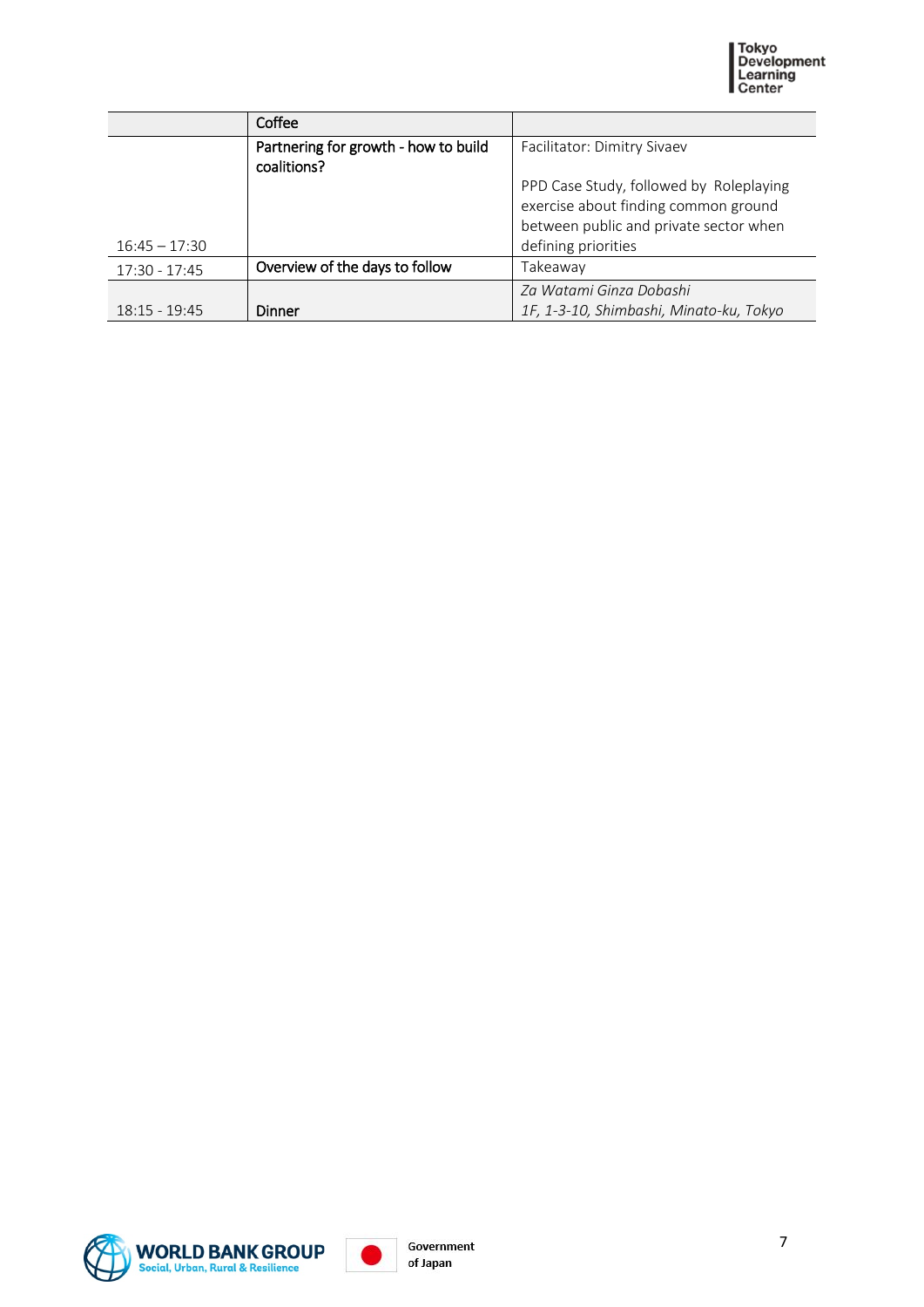### Detailed draft Agenda for Day 2 (In Yokohama)

| <b>Time</b>     | Module/activity                              | Location/Delivery type                                                              |
|-----------------|----------------------------------------------|-------------------------------------------------------------------------------------|
| $07:00 - 07:30$ | Breakfast at your hotel                      |                                                                                     |
|                 | Take a bus to Minatomirai,                   | Meet in front of Daiichi Hotel                                                      |
| $08:00 - 09:00$ | Yokohama                                     |                                                                                     |
|                 | Case study: Yokohama                         | Format: Small presentation                                                          |
|                 |                                              | Presenter: Dan Levine                                                               |
|                 | How can mayors get things                    |                                                                                     |
|                 | done? (Inspired from Yokohama                | Format: Interview                                                                   |
|                 | Case Book)                                   | Facilitator: Megha Mukim                                                            |
|                 |                                              | Panelists:                                                                          |
|                 |                                              | Shiro Hamano, President, Yokohama<br>$\bullet$                                      |
|                 |                                              | <b>City Housing Development Public</b>                                              |
|                 |                                              | Corporation                                                                         |
|                 |                                              | Tadahiro Saegusa, Executive Director<br>$\bullet$<br>of Growth Strategy Department, |
|                 |                                              | Economic Affairs Bureau, City of                                                    |
|                 |                                              | Yokohama                                                                            |
|                 |                                              | Venue: Pacifico Yokohama/Room 211+212                                               |
| $09:00 - 11:00$ |                                              | Address: 1-1-1 Minato Mirai, Nishi                                                  |
|                 | Site Visit (1) Quick capture of              | Free tour around Minatomirai - Red Brick                                            |
|                 | "reinventing the future of the               | District - Nihon Ohdori - Yamashita Park -                                          |
| $11:00 - 12:00$ | city"                                        | China Town                                                                          |
|                 | Lunch                                        | Lunch Box                                                                           |
| $12:00 - 13:00$ | Shift and share                              | Venue: Pacifico Yokohama/Room 211+212<br>Overall guidance from Phil Karp, Lead      |
|                 |                                              | Knowledge Management Officer, WBG                                                   |
|                 | The challenges, opportunities                | and TDLC                                                                            |
|                 | and lessons learned on                       |                                                                                     |
|                 | Competitive Cities by client                 |                                                                                     |
|                 | countries                                    |                                                                                     |
|                 |                                              |                                                                                     |
|                 | Representatives from second                  |                                                                                     |
| $13:00 - 14:50$ | half of client countries                     |                                                                                     |
| $14:50 - 15:50$ | <b>Building Institutional Capabilities</b>   | Presenter: Luke Jordan                                                              |
| $15:50 - 16:00$ | Coffee                                       |                                                                                     |
|                 | Who else shares the problems of              | Format: Knowledge café                                                              |
|                 | my city? What tools do we                    | Facilitator: Erick Ramos Murillo                                                    |
|                 | already have?<br>Networking exercise + focus | Setting the context and framing                                                     |
|                 |                                              | competitive cities                                                                  |
| $16:00 - 17:00$ |                                              |                                                                                     |
|                 | Summation of the day                         | Comments from Sameh Wahba and                                                       |
| $17:00 - 17:30$ | <b>Travel logistics</b>                      | participants                                                                        |
|                 |                                              | Stay in Minatomirai or take train back to                                           |
| $17:30 -$       | Free time                                    | Tokyo                                                                               |
|                 | Optional and self-tour:                      | Cultural immersion                                                                  |
| $19:00 -$       | Halloween in Shibuya                         |                                                                                     |

# **Objective: Live through the implementation, how to get things done**



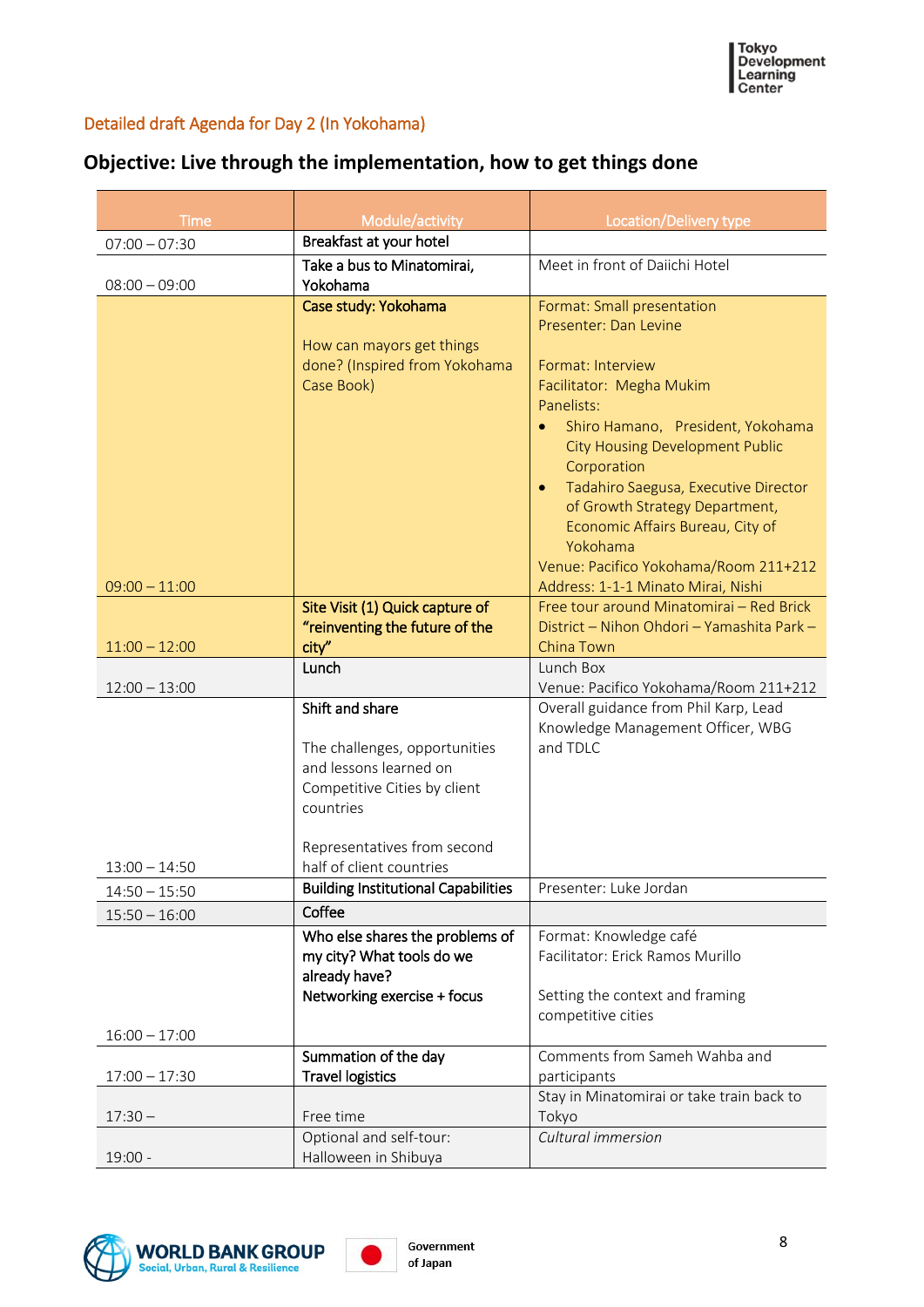### Detailed draft Agenda for Day 3 (In Kobe)

# **Objective: Experience what city can provide and plan**

|                     |                                                     | Location/Delivery type                                                     |
|---------------------|-----------------------------------------------------|----------------------------------------------------------------------------|
| Time<br>06:00-07:00 | Module/activity<br>Breakfast at your hotel in Tokyo |                                                                            |
| 07:20-08:00         | <b>Bus to Haneda Airport</b>                        |                                                                            |
| 09:10-10:30         | Transportation to Kobe (Flight)                     | BC 103 Haneda 09:10-Kobe 10:30                                             |
|                     | Monorail ride to Bio medical                        |                                                                            |
| $10:20 - 11:00$     | cluster site factory                                |                                                                            |
| 11:00-11:10         | Quick overview of Kobe City                         | Facilitator: Haruka Imoto                                                  |
|                     | Site Visit (2) Creative                             | View of KBIC                                                               |
|                     | reconstruction in case of Kobe                      | Format: Prsentation (15 min) and                                           |
|                     | City: Bio medical cluster                           | Q&As (Questions from WB and then                                           |
|                     |                                                     | open to the floor)                                                         |
|                     |                                                     | Speaker: Kenichi Tamiya, Senior                                            |
|                     |                                                     | Director, Kobe City                                                        |
| $11:10 - 12:10$     |                                                     | Facilitator: Dan Levine/Haruka Imoto                                       |
| $12:10 - 12:20$     | Walking to the lunch venue                          | See around the Medical Cluster                                             |
|                     | Lunch                                               | Sky Grill Buffet GOGOKU                                                    |
|                     |                                                     | 30F, Kobe Portpia Hotel                                                    |
| $12:30 - 13:30$     |                                                     | 10-1, 6 Chome, Minatojima<br>Nakamachi, Chuo-ku, Kobe, Japan               |
| $13:30 - 14:00$     | <b>Bus ride</b>                                     |                                                                            |
|                     | <b>Briefing lecture for site visit</b>              | Lecture by Kobe Instute of Uban                                            |
|                     |                                                     | Research (KIUR)                                                            |
|                     |                                                     | "Outline of Redevelopment Project of                                       |
|                     | Venue: Room 1, 26 <sup>th</sup> Floor, Kobe         | Southern Area of Rokkomichi Station                                        |
|                     | <b>Commerce, Industry and Trade</b>                 | and Land Readjustment Project of                                           |
|                     | <b>Center Building</b>                              | Northern Area of Rokkomichi Station"                                       |
|                     |                                                     | Presenters: Hisashi Uchida and Masami                                      |
|                     |                                                     | Kurahashi, Advisors, Kobe Institute of                                     |
|                     |                                                     | <b>Urban Research</b>                                                      |
|                     |                                                     |                                                                            |
| $14:00 - 15:00$     |                                                     | Facilitator: Phil Karp                                                     |
| $15:00 - 15:30$     | <b>Bus ride</b>                                     |                                                                            |
|                     | Site Visit (3) Urban regeneration                   | Visit to Rokko-michi district,<br>reconstruction talk guided               |
|                     |                                                     |                                                                            |
|                     |                                                     | Speakers and tour guides: Hisashi                                          |
|                     |                                                     | Uchida and Masami Kurahashi,                                               |
|                     |                                                     | Advisors, Kobe Institute of Urban                                          |
| $15:30 - 17:00$     |                                                     | Research                                                                   |
| $17:00 - 17:45$     | <b>Bus ride</b>                                     |                                                                            |
| $17:45 - 19:30$     | Dinner on top of Rokko Mountain                     | Cultural Immersion                                                         |
| $19:30 - 20:15$     |                                                     |                                                                            |
|                     | <b>Bus ride</b>                                     |                                                                            |
|                     | Check-in                                            | Daiwa Roynett Hotel Kobe-Sannomiya<br>5-1-6, Gokoudori, Chuo-ku, Kobe-shi, |



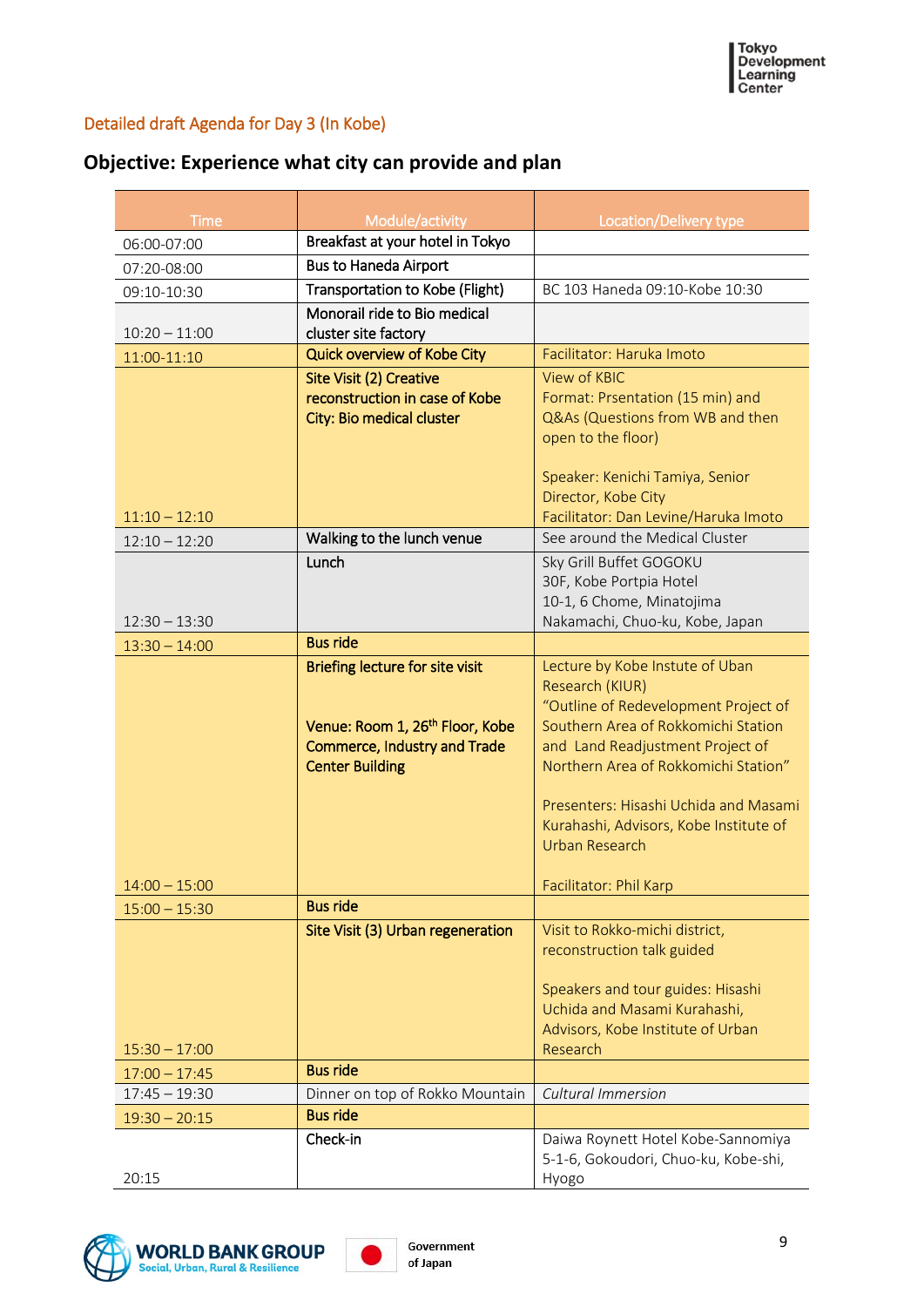### Detailed draft Agenda for Day 4 (In Kobe)

|  |  | Objective: Experience what a competitive city is and understand its tools |  |  |  |
|--|--|---------------------------------------------------------------------------|--|--|--|
|--|--|---------------------------------------------------------------------------|--|--|--|

| Time            | Module/activity                                                   | <b>Location/Delivery type</b>                                                      |  |
|-----------------|-------------------------------------------------------------------|------------------------------------------------------------------------------------|--|
| $08:00 - 08:30$ | Breakfast at hotel and check out                                  |                                                                                    |  |
|                 | Meet at lecture venue                                             | Venue:                                                                             |  |
|                 |                                                                   | TKP Kobe-Sannomya Conference Center                                                |  |
|                 |                                                                   | Address: 5 <sup>th</sup> floor, East, Sannomya Buld, 6-1-                          |  |
| $08:30 - 09:00$ |                                                                   | 12 Miyuki -dori, Chuo-ku Kobe Hyogo, Japan                                         |  |
|                 | What does the private sector need                                 | Business Simulation + Learnings from paper                                         |  |
|                 | from cities?                                                      | on 'what do multinationals need from cities'                                       |  |
| $09:00 - 10:00$ |                                                                   | Facilitator: Erick Ramos Murillo                                                   |  |
|                 | Case Study of Changsha                                            | Exercise where participants are given the<br>problem in Changsha and are asked for |  |
|                 | Panel on what cities can do to attract                            | solutions. Then what was implemented in                                            |  |
|                 | talent                                                            | provided. Lessons learned from talent                                              |  |
|                 |                                                                   | attraction                                                                         |  |
|                 |                                                                   | Facilitator: Juni Zhu                                                              |  |
|                 |                                                                   | Interview with (1) Hiroaki Kageyama, Head of                                       |  |
|                 |                                                                   | Global Business Development, Deputy                                                |  |
|                 |                                                                   | General Manager, Corporate Strategy                                                |  |
|                 |                                                                   | Department, ASICS Corporation / President                                          |  |
|                 |                                                                   | and Chief Investment Officer, ASICS Ventures                                       |  |
|                 |                                                                   | Corporation (2) Shigenori Tanabe, Manager,                                         |  |
|                 |                                                                   | Corporate Development Department,                                                  |  |
|                 |                                                                   | Biomedical Innovation and New Industry<br>Headquarter, Kobe City Government (3)    |  |
|                 |                                                                   | Tatsuya Sego, Kobe City Government                                                 |  |
|                 |                                                                   |                                                                                    |  |
| $10:00 - 12:00$ |                                                                   | Facilitator: Luke Jordan                                                           |  |
|                 | Lunch                                                             | Go out for lunch                                                                   |  |
|                 |                                                                   | Japanese Restraurant, "Sennin Daikan"                                              |  |
| $12:00 - 13:30$ | Using innovative data approaches to                               | 7-1-1 Onoedori Chuo-ku Kobe, Hyogo<br>Presentation                                 |  |
|                 | help city leaders                                                 | Speaker: Alan Frizler, LinkedIn                                                    |  |
|                 |                                                                   |                                                                                    |  |
| $13:30 - 15:00$ |                                                                   | Facilitator: Dean Cira                                                             |  |
|                 | Explanation about action plan<br>Presentation of TDLC operational | <b>Explanation from TDLC</b>                                                       |  |
|                 | support                                                           | Role-Play by Megha Mukim, Luke Jordan &                                            |  |
|                 |                                                                   | Erick Ramos Murillo to showcase how to set-                                        |  |
|                 | <b>Action Plan Preparation</b>                                    | up the action plan                                                                 |  |
|                 |                                                                   |                                                                                    |  |
|                 |                                                                   | Each country team works on action planning                                         |  |
| 15:00 - 16:30   | Summation of the day                                              | preparation<br>Phil Karp                                                           |  |
| $16:30 - 17:00$ | Bus ride to Kobe Airport                                          |                                                                                    |  |
| $17:00 - 18:00$ |                                                                   | BC 116 Kobe 19:15-Haneda 20:15                                                     |  |
| $19:10 - 21:30$ | Transportation to Tokyo (Flight)                                  |                                                                                    |  |